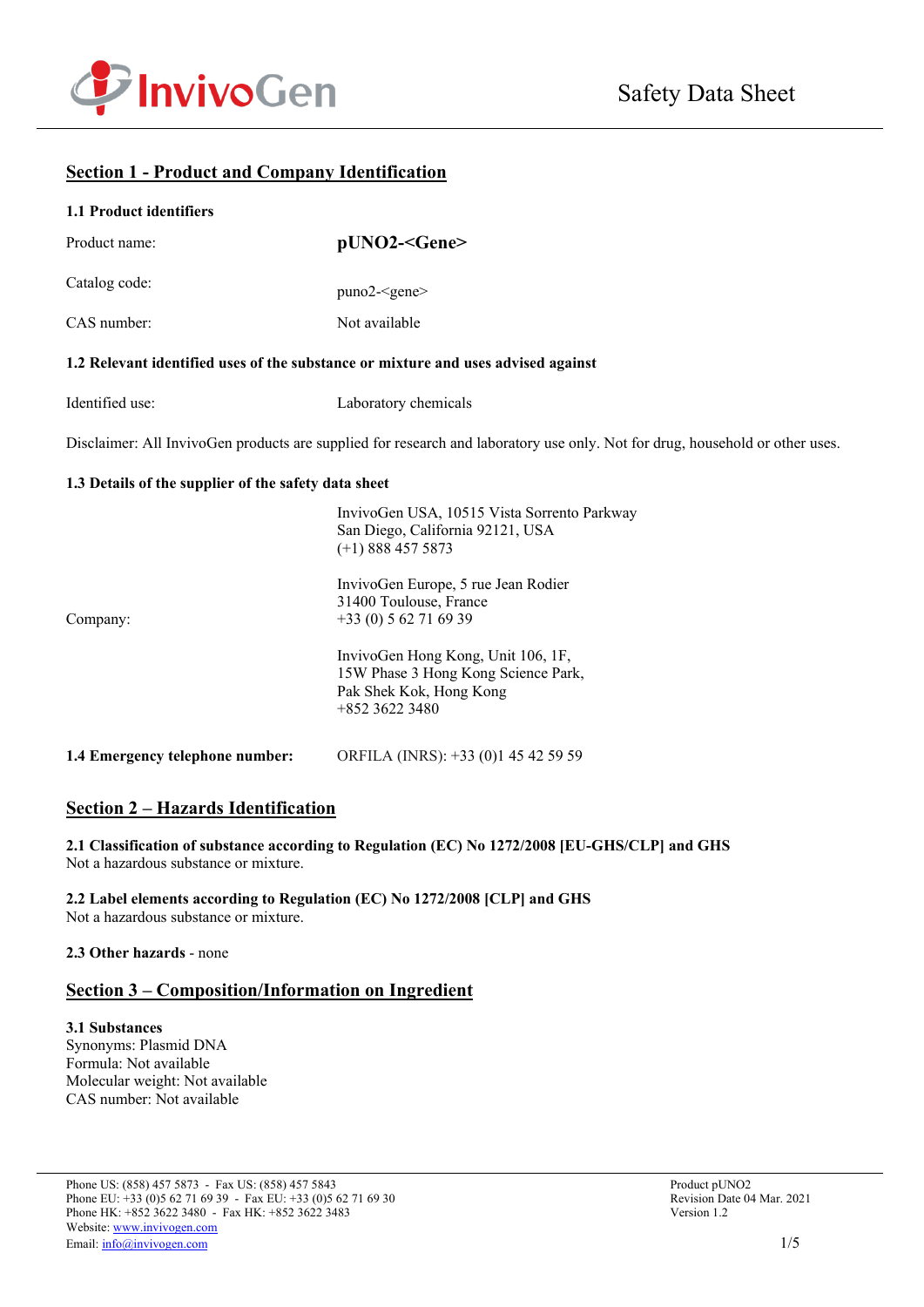

# **Section 4 – First Aid Measures**

## **4.1 Description of first aid measures**

**General advice:** Consult a physician. Show this safety data sheet to the doctor in attendance. Move out of dangerous area. **If inhaled:** If breathed in, remove to fresh air. If not breathing, give artificial respiration. Consult a physician. **In case of skin contact:** Wash skin with soap and plenty of water. Consult a physician. **In case of eye contact:** Rinse thoroughly with plenty of water for at least 15 minutes and consult a physician.

**If swallowed:** Do NOT induce vomiting. Never give anything by mouth to an unconscious person. Rinse mouth with water. Consult a physician.

### **4.2 Most important symptoms and effects, both acute and delayed**

The most important known symptoms and effects are described in the labeling (see section 2.2) and/or in section 11.

#### **4.3 Indication of any immediate medical attention and special treatment needed** No data available

# **Section 5 – Fire Fighting Measures**

## **5.1 Extinguishing media**

**Suitable extinguishing media:** Use water spray, carbon dioxide, dry chemical powder or appropriate foam.

## **5.2 Specific hazards arising from the chemical**

No data available

## **5.3 Special Firefighting Procedures**

Wear self-contained breathing apparatus for firefighting if necessary.

## **Section 6 – Accidental Release Measures**

### **6.1 Personal precautions, protective equipment and emergency**

Use personal protective equipment. Avoid breathing vapors, mist or gas. Ensure adequate ventilation. Remove all sources of ignition. Evacuate personnel to safe areas. Beware of vapors accumulating to form explosive concentrations. Vapors can accumulate in low areas.

For personal protection see section 8.

### **6.2 Environmental precautions**

Prevent further leakage or spillage if safe to do so. Do not let product enter drains.

### **6.3 Methods and materials for containment and cleaning up**

Soak up with inert absorbent material and dispose of as hazardous waste. Keep in suitable, closed containers for disposal according to local regulations (see section 13).

### **6.4 Reference to other sections**

For disposal see section 13.

# **Section 7 – Handling and Storage**

## **7.1 Precautions for safe handling**

Provide appropriate exhaust ventilation at places where dust is formed. For precautions see section 2.2.

## **7.2 Conditions for safe storage, including any incompatibilities**

Keep container tightly closed in a dry and well-ventilated place. Recommended storage temperature: -20 °C.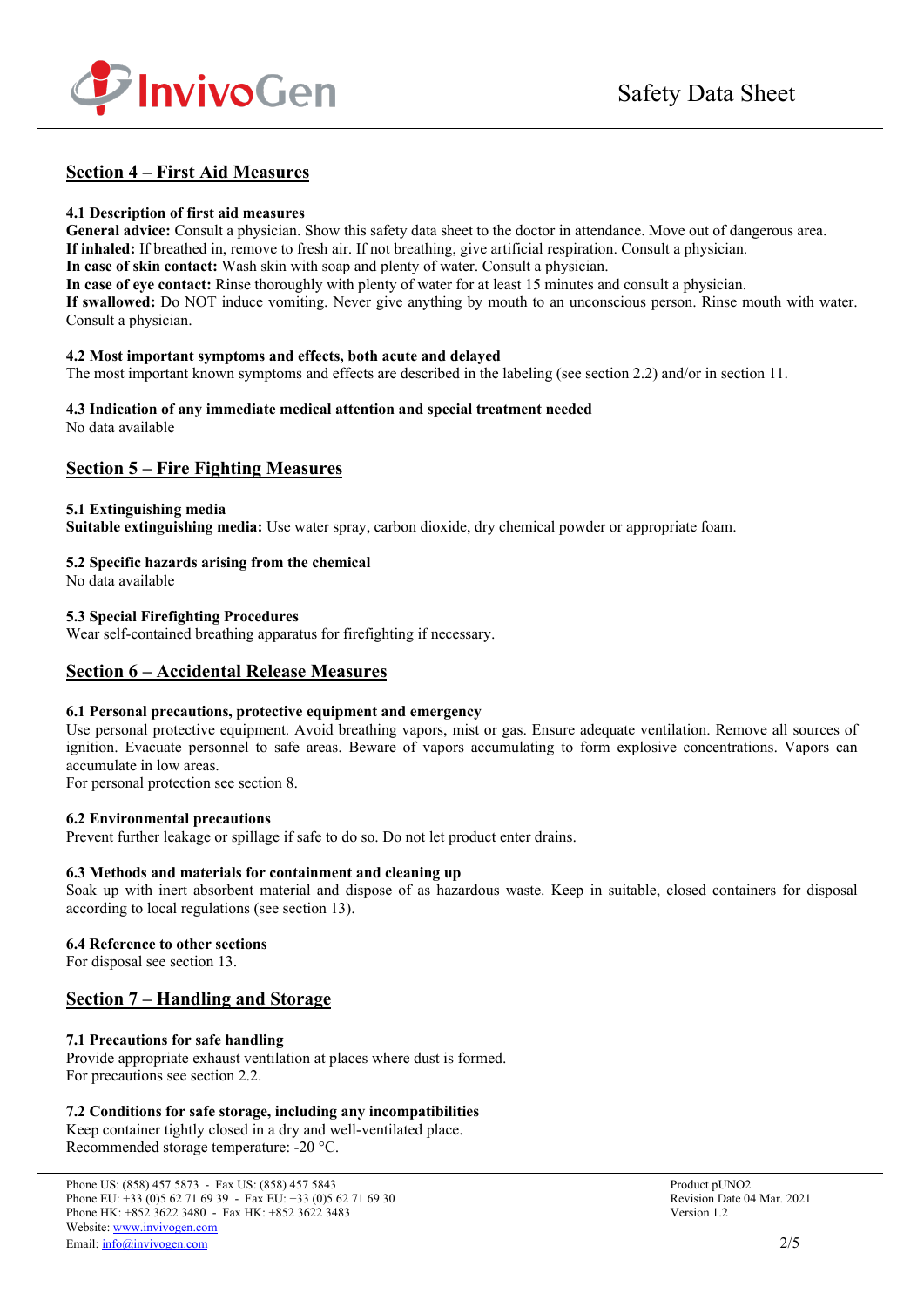

### **7.3 Specific end use(s)**

Apart from the uses mentioned in section 1.2 no other specific uses are stipulated.

# **Section 8 – Exposure Controls/PPE**

#### **8.1 Control parameters**

#### **Components with workplace control parameters**

Contains no substances with occupational exposure limit values.

#### **8.2 Exposure controls**

**Appropriate engineering controls** General industrial hygiene practice.

#### **Personal protective equipment Eye/face protection**

Use equipment for eye protection tested and approved under appropriate government standards such as NIOSH (US) or EN 166(EU).

#### **Skin protection**

Handle with gloves. Gloves must be inspected prior to use. Use proper glove removal technique (without touching glove's outer surface) to avoid skin contact with this product. Dispose of contaminated gloves after use in accordance with applicable laws and good laboratory practices. Wash and dry hands.

### **Body Protection**

Choose body protection in relation to its type, to the concentration and amount of dangerous substances, and to the specific workplace. The type of protective equipment must be selected according to the concentration and amount of the dangerous substance at the specific workplace.

### **Respiratory protection**

Respiratory protection is not required. Where protection from nuisance levels of dusts are desired, use type N95 (US) or type P1 (EN 143) dust masks. Use respirators and components tested and approved under appropriate government standards such as NIOSH (US) or CEN (EU).

### **Control of environmental exposure**

Do not let product enter drains.

## **Section 9 – Physical/Chemical Properties**

### **9.1 Information on basic physical and chemical properties**

**Appearance** Physical state: Solid Color: White **Safety Data** Odor: No data available Odor threshold: No data available pH: No data available Melting point/freezing point: No data available Initial boiling point and boiling range: No data available Flash point: No data available Evaporation rate: No data available Flammability: No data available Upper/lower flammability or explosive limits: No data available Vapor pressure: No data available Relative density: No data available Solubility in water: As per technical data sheet Partition coefficient (n-octanol/water): No data available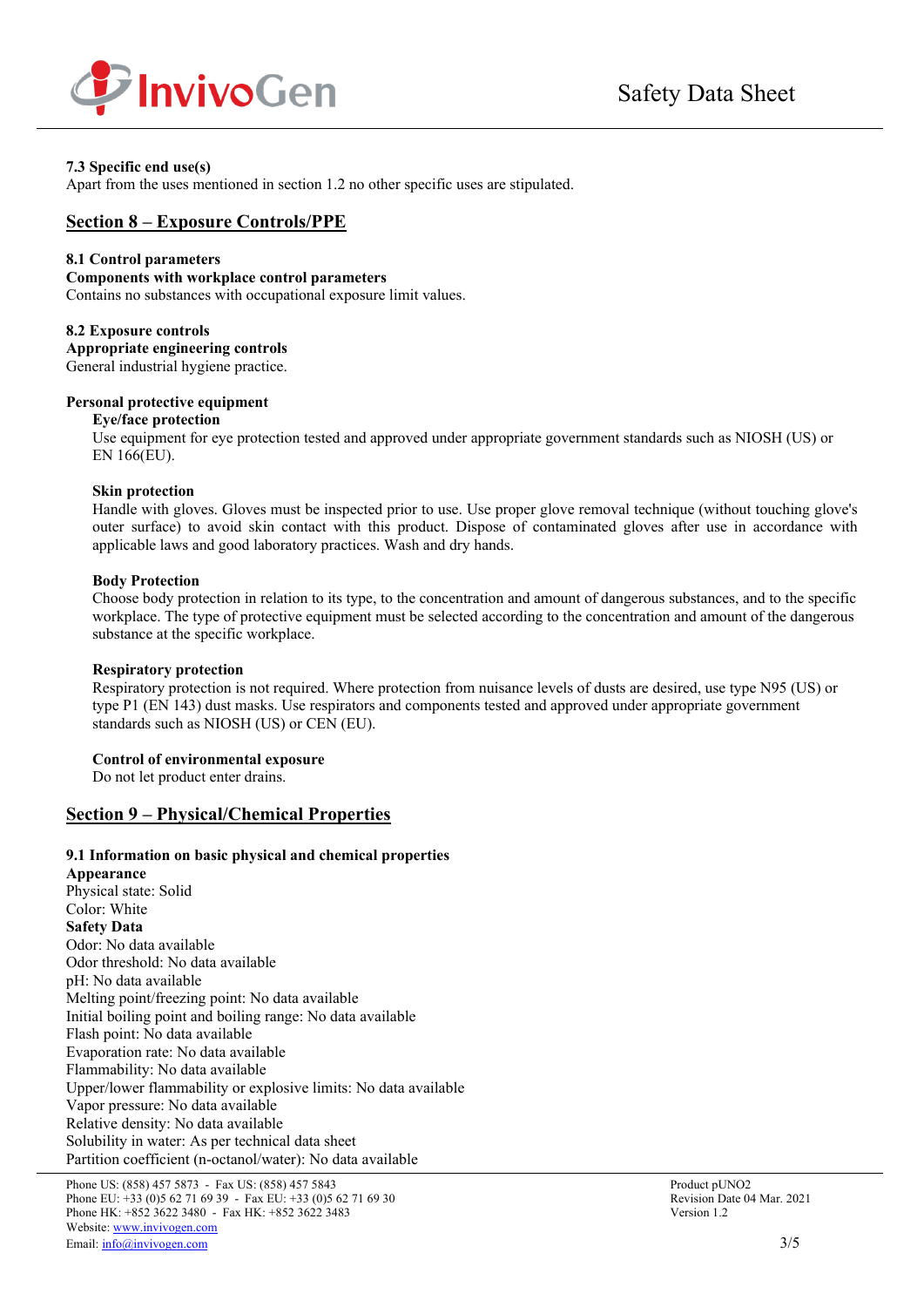

Autoignition temperature: No data available Decomposition temperature: No data available Viscosity: No data available

# **9.2 Other safety information**

no data available

# **Section 10 – Stability and Reactivity**

**10.1 Reactivity:** No data available **10.2 Chemical stability:** Stable under recommended storage conditions. **10.3 Possibility of hazardous reactions:** No data available **10.4 Conditions to avoid:** No data available **10.5 Incompatible materials:** No data available **10.6 Hazardous decomposition products:** No data available **In case of fire:** See section 5

# **Section 11 – Toxicological Information**

## **11.1 Information on toxicological effects**

**Acute toxicity:** Oral LD50: No data available Inhalation LC50: No data available Dermal LD50: No data available Other information on acute toxicity: No data available **Skin corrosion/irritation:** No data available **Serious eye damage/irritation:** No data available **Respiratory or skin sensitization:** No data available **Germ cell mutagenicity:** No data available **Carcinogenicity:** No data available **Reproductive toxicity:** No data available **Additional information:** No data available

# **Section 12 – Ecological Information**

**12.1 Toxicity:** No data available

**12.2 Persistence and degradability:** No data available

**12.3 Bioaccumulative potential:** No data available

**12.4 Mobility in soil:** No data available

**12.5 Results of PBT and vPvB assessment:** PBT/vPvB assessment not available as chemical safety assessment not required or not conducted.

**12.6 Other adverse effects:** No data available

# **Section 13 – Disposal Considerations**

## **13.1 Waste treatment methods**

**Product:** Observe all federal, state and local environmental regulations. Contact a licensed professional waste disposal service to dispose of this material. Must not be disposed of together with household garbage. **Contaminated Packaging:** Dispose of as unused product.

# **Section 14 – Transport Information**

| 14.1 UN number |               |           |           |
|----------------|---------------|-----------|-----------|
| $ADR/RID: -$   | $DOT$ (US): - | $IMDG: -$ | $IATA: -$ |